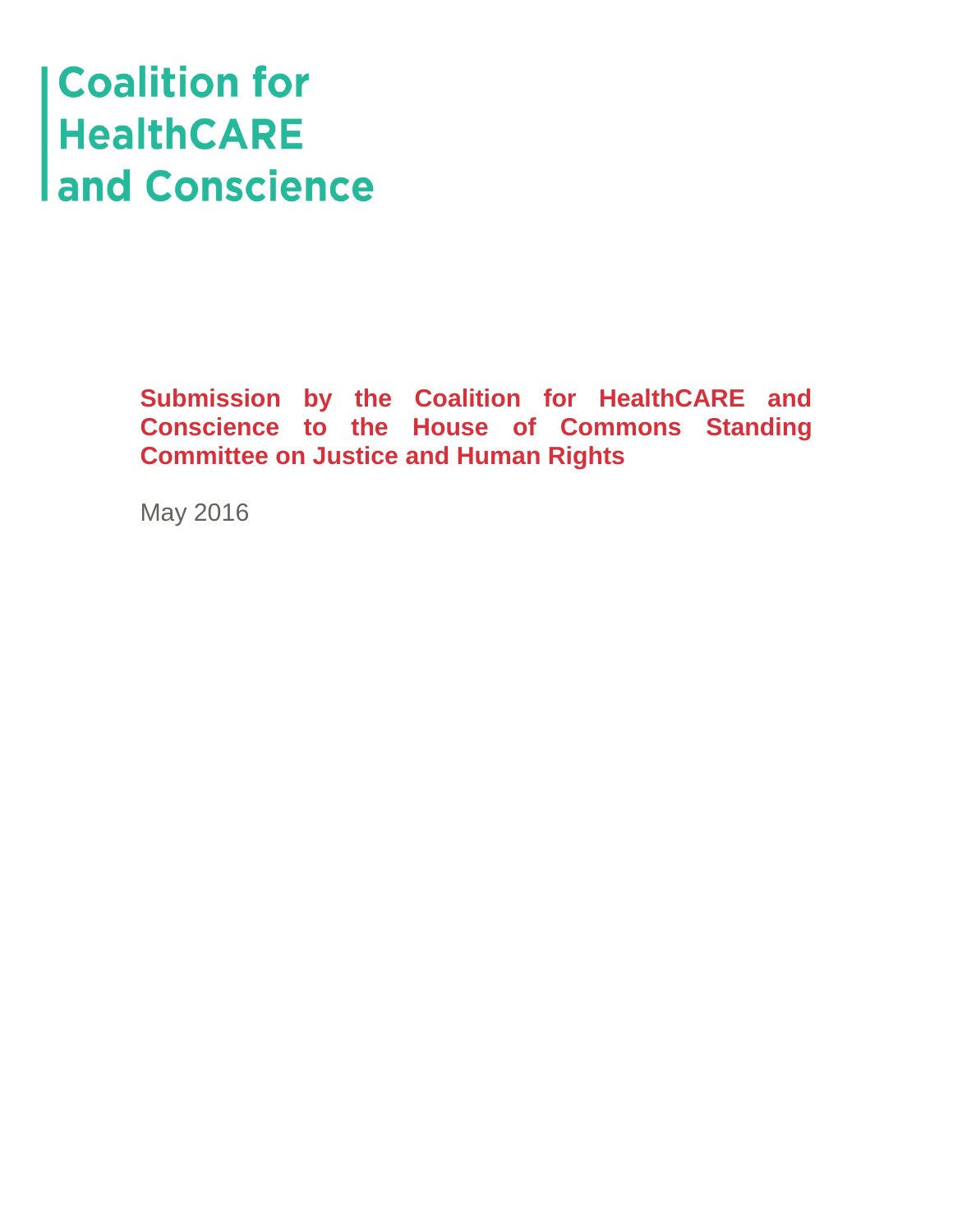### **Who We Are**

The Coalition for HealthCARE and Conscience is a group of like-minded organizations committed to providing the best possible health care for all patients and protecting conscience rights for health practitioners and facilities that morally object to performing or participating in what is being referred to as medically assisted death.

We represent more than 5,000 physicians across Canada and more than 110 healthcare facilities with almost 18,000 care beds and 60,000 staff. In addition to the Catholic Archdiocese of Toronto, the Christian Medical and Dental Society of Canada and the Catholic Health Alliance of Canada, our members also include the Catholic Organization for Life and Family, the Canadian Federation of Catholic Physician's Societies, the Canadian Catholic Bioethics Institute and Canadian Physicians for Life, the Evangelical Fellowship of Canada, and the Archdiocese of Vancouver.

## **Canadians Shouldn't Have to Compromise Their Conscience for Patient Decisions to be Respected**

While we stand morally opposed to assisted suicide, we recognize that the Supreme Court of Canada has directed the federal government to pass legislation to regulate assisted death by June 6, 2016.

We will continue to provide the highest standards of care for all patients regardless of their views on this issue. We will not obstruct patient access or abandon our patients. We simply ask that our moral convictions be respected, and that approaches like transfer of care, and direct access to assessments be implemented so that patient decisions can be respected without sacrificing conscience rights.

We are concerned that Bill C-14, as proposed, doesn't protect the conscience rights of health care workers and facilities with moral objections to helping take the lives of Canadians.

Members of our Coalition should not be forced to perform actions that go against their conscience, or to refer the action to others, since that is the moral equivalent of participating in the act itself. It is simply not right or just to say: you do not have to do what is against your conscience, but you must make sure it happens. We do not believe that there is a necessary conflict between conscience rights and patient decision making. It is possible for both to coexist and organizations like the Canadian Medical Association have proposed ways to make that happen.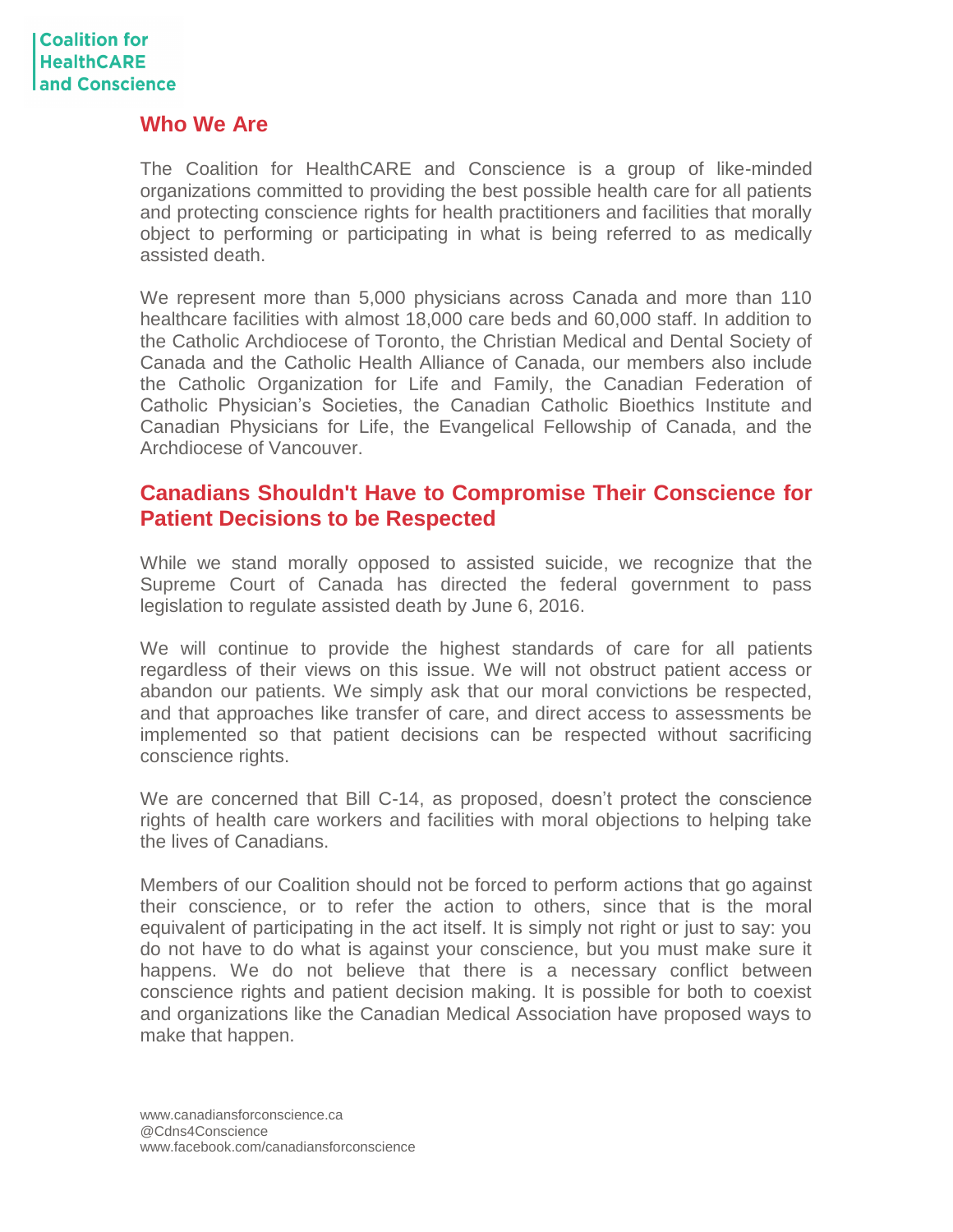This may be the reason why no other foreign jurisdiction in the world that has legalized assisted suicide forces health care workers, hospitals, nursing homes or hospices to act against their conscience or mission and values.

It appears that the federal government is leaving this issue to the provinces and territories for consideration. The provinces may opt not to legislate which will create a legal vacuum leaving each health authority or each facility to create their own policy. Health care workers will be required to vindicate their own constitutional rights at their own expense all over the country.

This will undoubtedly result in a patchwork of different approaches. This could cause serious injustice to some very conscientious, committed and capable health care practitioners.

All of this while Canadian popular opinion support conscience protection for health care workers and institutions.

# **Provide Conscience Protection in Bill C-14**

Parliament has the power, authority and precedent to legislate on this matter.

The 2005 *Civil Marriage Act* contains language in its preamble and a specific clause recognizing that officials of religious groups are free to refuse to perform marriages that are not in accordance with their religious beliefs, even though marriage is within provincial jurisdiction.

Our coalition recommends that Parliament use the same legislative approach in Bill C-14, including language both in the preamble to the bill and in a specific clause that confirms that individuals or faith-based healthcare institutions who oppose assisted suicide are not to be compelled to engage in it and are not to be discriminated against as a result of their opposition.

This would allow the federal government to make certain that medically assisted dying is regulated equitably across Canada and that the Charter rights of healthcare practitioners and faith-based healthcare institutions are respected.